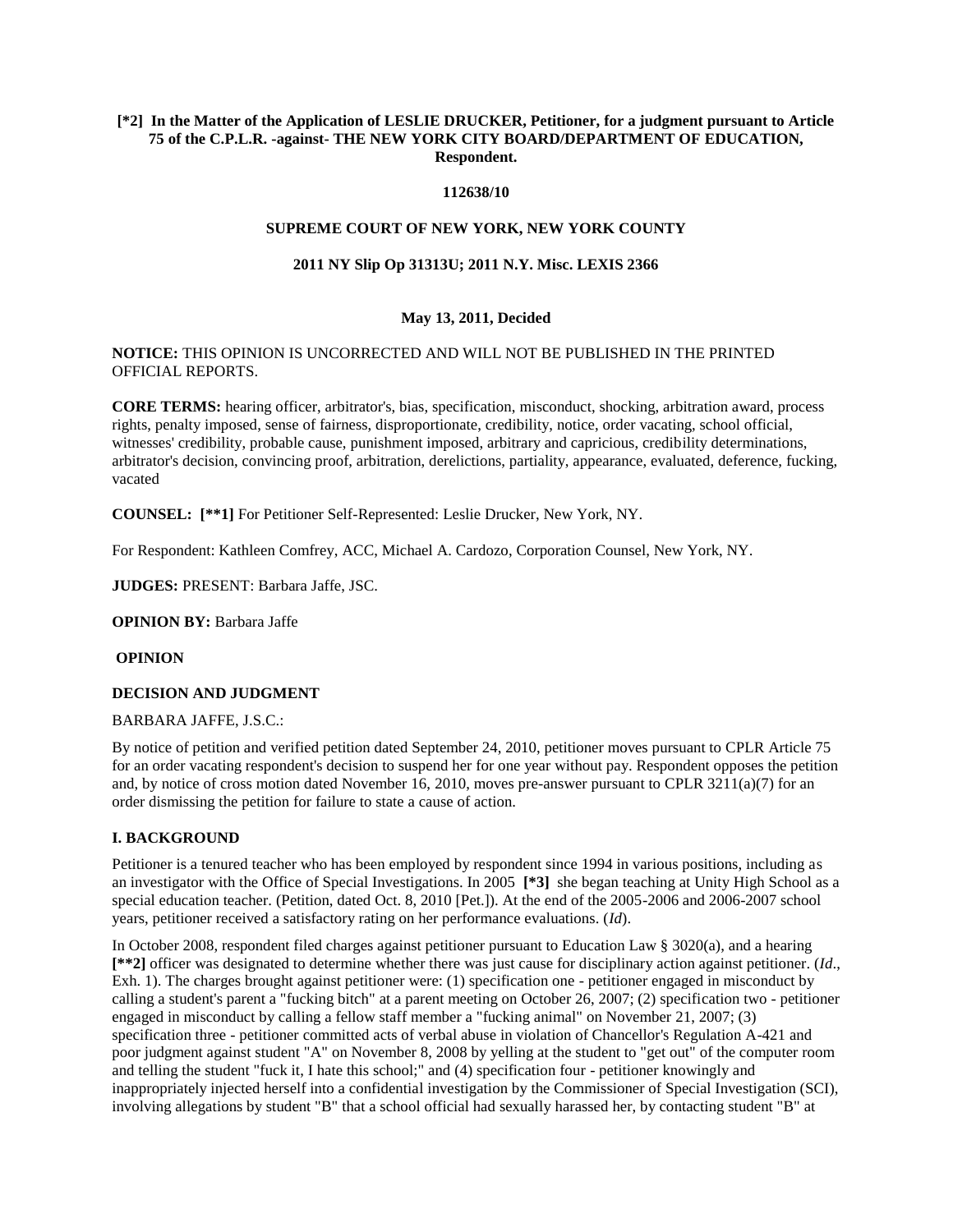home and by conveying false and inaccurate information to the student's guardian regarding the subject matter of the investigation. (*Id*.).

The hearing was held on March 9, 10, 18, **[\*\*3]** 22, 23, April 7, 8, 13, 27, and May 10, 17, and 18, 2010, and both sides were represented by counsel and given an opportunity to present evidence, examine witnesses, and make arguments in support of their positions. (*Id*.). In a 47- page decision dated August 30, 2010, petitioner was found guilty of specifications one, three, and four, and found not guilty of specification two. Petitioner was suspended for one year without **[\*4]** pay, upon consideration of the nature and severity of the misconduct and mitigating factors including petitioner's satisfactory employment record and evidence that she had volunteered her time and helped students. (*Id*).

# **II. CONTENTIONS**

Petitioner argues that respondent Board failed to vote on and find probable cause for the charges against her before the hearing and that the hearing officer thus lacked jurisdiction to hear the matter and violated petitioner's due process rights. She also contends that the punishment imposed is excessive and shocking to the conscience and that the hearing officer exceeded her authority in rendering it, that her determination is contrary to the facts and testimony presented at the hearing, and that the penalty imposed reflects the hearing **[\*\*4]** officer's bias against petitioner. (Pet).

Respondent maintains that the decision was supported by the record and neither arbitrary nor capricious as she considered the evidence, evaluated witnesses' credibility, and wrote a detailed decision, that petitioner received due process and notice of the charges against her before the hearing, and that the penalty was justified in light of the serious nature of petitioner's misconduct and as the hearing officer already considered mitigating factors. (Memo, of Law, dated Nov. 16, 2010).

# **III. ANALYSIS**

The scope of judicial review of an arbitration proceeding is extremely limited. (*Wien & Malkin LLP v Helmsley-Spear, Inc*., 6 NY3d 471, 846 N.E.2d 1201, 813 N.Y.S.2d 691 [2006], *cert denied* 548 U.S. 940, 127 S. Ct. 34, 165 L. Ed. 2d 1012; *Matter of Campbell v New York City Tr. Auth*., 32 AD3d 350, 821 N.Y.S.2d 27 [1st Dept 2006]). The court must defer to the arbitrator's decision (*Matter of New York City Tr. Auth. v Transp. Workers' Union of Am., Local* **[\*5]** *100, AFL-CIO*, 6 NY3d 332, 845 N.E.2d 1243, 812 N.Y.S.2d 413 [2005]), and is bound by the arbitrator's factual findings and interpretations of the agreement at issue (*Matter of Brown & Williamson Tobacco Corp. v Chesley*, 7 AD3d 368, 777 N.Y.S.2d 82 [1st Dept 2004]). It may not "examine the merits of an arbitration award and substitute its **[\*\*5]** judgment for that of the arbitrator simply because it believes its interpretation would be the better one." (*Matter of New York State Correctional Officers and Police Benev. Assn. v State of New York*, 94 NY2d 321, 726 N.E.2d 462, 704 N.Y.S.2d 910 [1999]).

When a hearing is held pursuant to Education Law 3020-a, a party who was subject to the hearing may apply to vacate a hearing officer's decision pursuant to CPLR 7511 upon a showing of misconduct, bias, excess of power, or procedural defects. (*City School Dist. of the City of New York v McGraham*, 75 AD3d 445, 905 N.Y.S.2d 86 [1st Dept 2010], *lv denied* 16 N.Y.3d 735, 942 N.E.2d 310, 917 N.Y.S.2d 100 [2011]; *Austin v Bd. of Educ. of City School Dist. of City of New York*, 280 AD2d 365, 720 N.Y.S.2d 344 [1st Dept 2001]). And when a party is required to arbitrate, the arbitrator's decision is subject to closer judicial scrutiny; the arbitration award "must be in accord with due process and supported by adequate evidence, and must also be rational and satisfy the arbitrary and capricious standards of CPLR article 78." (*Lackow v Dept. of Educ. (or "Board") of City of New York*, 51 AD3d 563, 859 N.Y.S.2d 52 [1st Dept 2008], *citing Motor Veh. Mfrs. Assn. of U.S. v State of New York*, 75 N.Y.2d 175, 186, 550 N.E.2d 919, 551 N.Y.S.2d 470 [1990])). The party challenging the arbitration award has the burden **[\*\*6]** of proving that it is invalid. (*Lackow*, 51 AD3d at 568). The standard of review is "whether the award is supported by evidence or other basis in reason, as may be appropriate, and appearing in the record." (*Mount St. Mary's Hosp. of Niagara Falls v Catherwood*, 26 NY2d 493, 260 N.E.2d 508, 311 N.Y.S.2d 863 [1970]).

# **A. Was the award supported bv adequate evidence, rational, and not arbitrary and capricious**

The hearing officer evaluated the evidence and testimony of the witnesses, considered the **[\*6]** credibility of each witness, and made factual determinations based on the evidence before her, which she explained in a comprehensive 47-page decision, which is supported by the evidence, Her determinations as to the witnesses' credibility and the evidence are not reviewable here. (*See Cent. Squares Teachers Ass'n v. Bd. of Educ.*, 52 N.Y.2d 918, 419 N.E.2d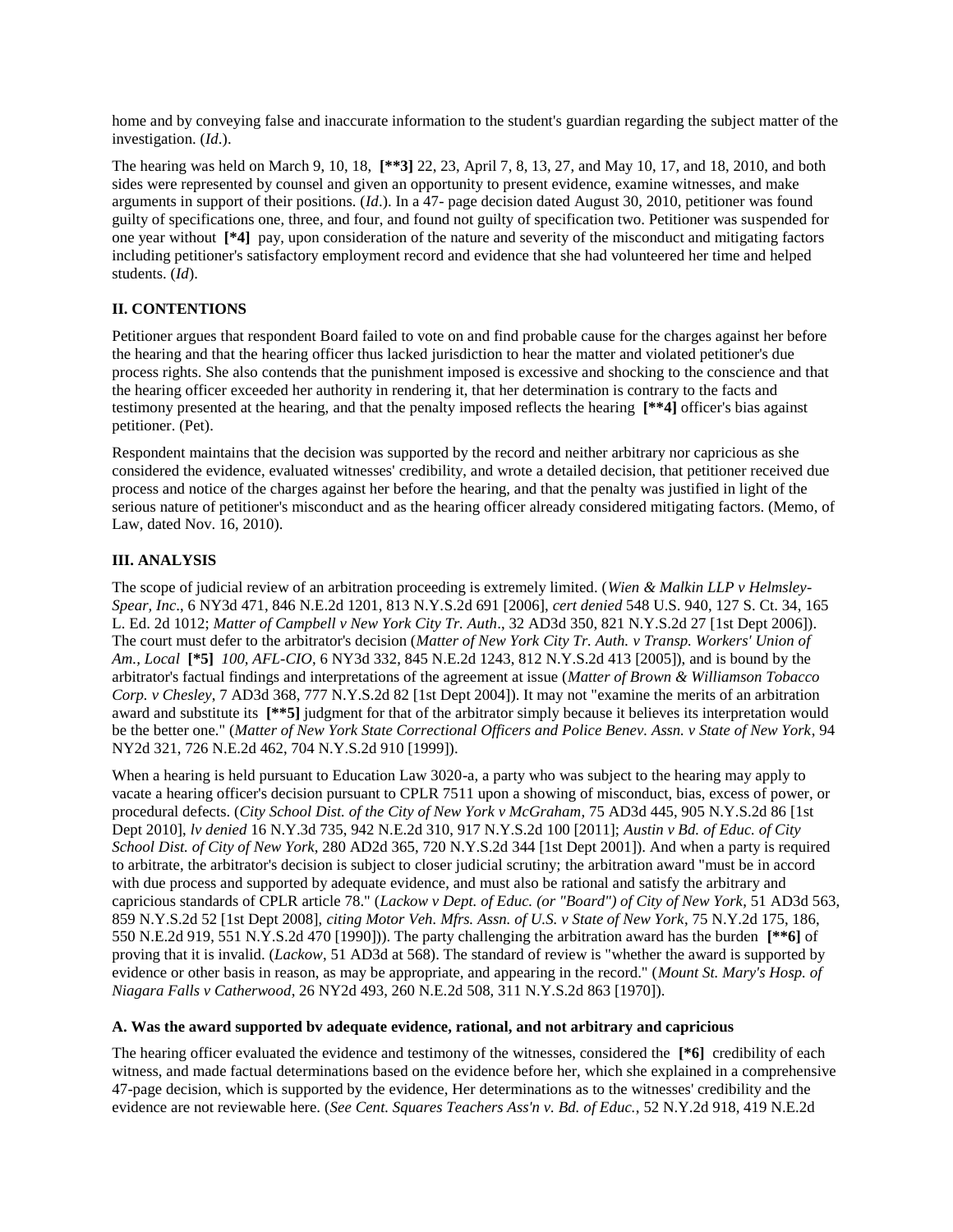341, 437 N.Y.S.2d 663 [1981] ["The path of analysis, proof and persuasion by which the arbitrator reached [her] conclusion is beyond judicial scrutiny."]; *Cipollaro v New York City Dept. of Educ*, 2011 WL 1466603, 2011 NY Slip Op 03131 [1st Dept] [determination by hearing officer that evidence was not credible entitled to deference]; *Matter of Bd. of Educ. of Byram Hills Cent. School Dist. v Carlson*, 72 AD3d 815, 898 N.Y.S.2d 469 [2d Dept 2010] **[\*\*7]** [hearing officer has discretion to determine what weight to give evidence and court may not substitute its judgment for that of officer]; *Matter of Saunders v Rockland Bd. of Coop Educ. Servs*., 62 AD3d 1012, 1013, 879 N.Y.S.2d 568 [2d Dept 2009] ["When reviewing compulsory arbitrations in education proceedings... the court should accept the arbitrators' credibility determinations, even where there is conflicting evidence and room for choice exists."]; *Matter of Tasch v Bd. of Educ. of City of New York*, 3 AD3d 502, 770 N.Y.S.2d 430 [2d Dept 2004] [as arbitrator entitled to deference in assessing credibility, court properly accepted arbitrator's credibility determinations even though evidence was conflicting]).

And even if factual errors were made, it is well-settled that an arbitration award may not be vacated on that ground. (*See Wien & Malkin LLP*, 6 NY3d at 479-480 ["we have stated time and again that an arbitrator's award should not be vacated for errors of law and fact committed by the arbitrator"]).

For these reasons and in light of the comprehensive and reasoned analysis set forth in the decision, respondent has established that the award is rational and supported by adequate **[\*7]** evidence. (*Matter of Buffalo Teachers Fedn., Inc. [Bd. of Educ. of Buffalo City School Dist.]*, **[\*\*8]** 67 AD3d 1402, 890 N.Y.S.2d 225 [4th Dept 2009] [arbitrator's findings supported by documentary evidence in record before arbitrator]; *Lackow*, 51 AD3 d at 568 [record of hearing supported hearing officer's conclusions]; *Austin*, 280 AD2d at 365 [hearing officer's finding was supported by record as officer credited certain testimony and found petitioner's testimony incredible]).

And, as petitioner submitted a copy of respondent's specifications against her, which indicate that respondent found that probable cause existed as to the charges against her, there is no merit to her claim that respondent failed to follow proper procedure in bringing charges against her, nor is there evidence that petitioner's due process rights were violated in any other way. (*See Harris v Dept. of Educ. of City of New York*, 67 AD3d 492, 890 N.Y.S.2d 11 [1st Dept 2009] [petitioner's due process rights were not violated as respondent held full hearing where evidence was presented and witnesses testified, and hearing officer issued detailed decision based on evidence]).

#### **B. Was the hearing officer biased against petitioner**

An allegation of bias against an arbitrator must be established by clear **[\*\*9]** and convincing proof, showing more than a mere inference of partiality. (*Matter of lnfosafe Sys., Inc. [Intl. Dev. Partners, Ltd.]*, 228 A.D.2d 272, 643 N.Y.S.2d 585 [1st Dept 1996]). Partiality may be established by proof of actual bias or the appearance of bias, from which the arbitrator's conflict of interest may be inferred. (*New York Rest. Exch, Inc. v Chase Manhattan Bank, N.A*., 226 AD2d 312, 642 N.Y.S.2d 626 [1st Dept 1996], *lv denied* 89 N.Y.2d 861, 675 N.E.2d 1236, 653 N.Y.S.2d 283).

Here, petitioner argues conclusorily that the adverse decision and credibility findings reflect the hearing officer's bias against petitioner. Consequently, petitioner has not **[\*8]** demonstrated by clear and convincing proof that the hearing officer was biased. (*See Zrake v New York City Dept. of Educ.*, 41 AD3d 118, 838 N.Y.S.2d 31 [1st Dept 2007], *lv denied* 9 N.Y.3d 1001, 879 N.E.2d 168, 849 N.Y.S.2d 28 [petitioner's allegations of hearing officer's bias unsupported by clear and convincing evidence]; *Matter of Mays-Carr [State Farm Ins. Co.]*, 43 AD3d 1439, 842 N.Y.S.2d 835 [4th Dept 2007] [allegations of bias were wholly speculative and fact that adverse determination was made did not indicate that arbitrator was partial]; *Matter of Schwartz v New York City Dept. of Educ*, 22 AD3d 672, 802 N.Y.S.2d 726 [2d Dept 2005] [petitioner failed to submit evidentiary proof **[\*\*10]** of arbitrator's bias or appearance of bias]).

# **C. Was the penalty excessive and shocking to the conscience**

The standard for reviewing a penalty imposed after a hearing pursuant to Education Law § 3020-a is whether the punishment imposed "is so disproportionate to the offense, in the light of all the circumstances, as to be shocking to one's sense of fairness." (*Matter of Pell v Bd. of Educ. of Union Free School Dist. No. 1 of Towns of Scarsdale & Mamaroneck, Westchester County*, 34 N.Y.2d 222, 233, 313 N.E.2d 321, 356 N.Y.S.2d 833 [1974]). A result is shocking to one's sense of fairness when:

the sanction imposed is so grave in its impact on the individual subjected to it that it is disproportionate to the misconduct... of the individual, or to the harm or risk of harm to the agency or institution, or to the public generally visited or threatened by the derelictions of the individuals. Additional factors would be the prospect of deterrence of the individual or of others in like situations, and therefore a